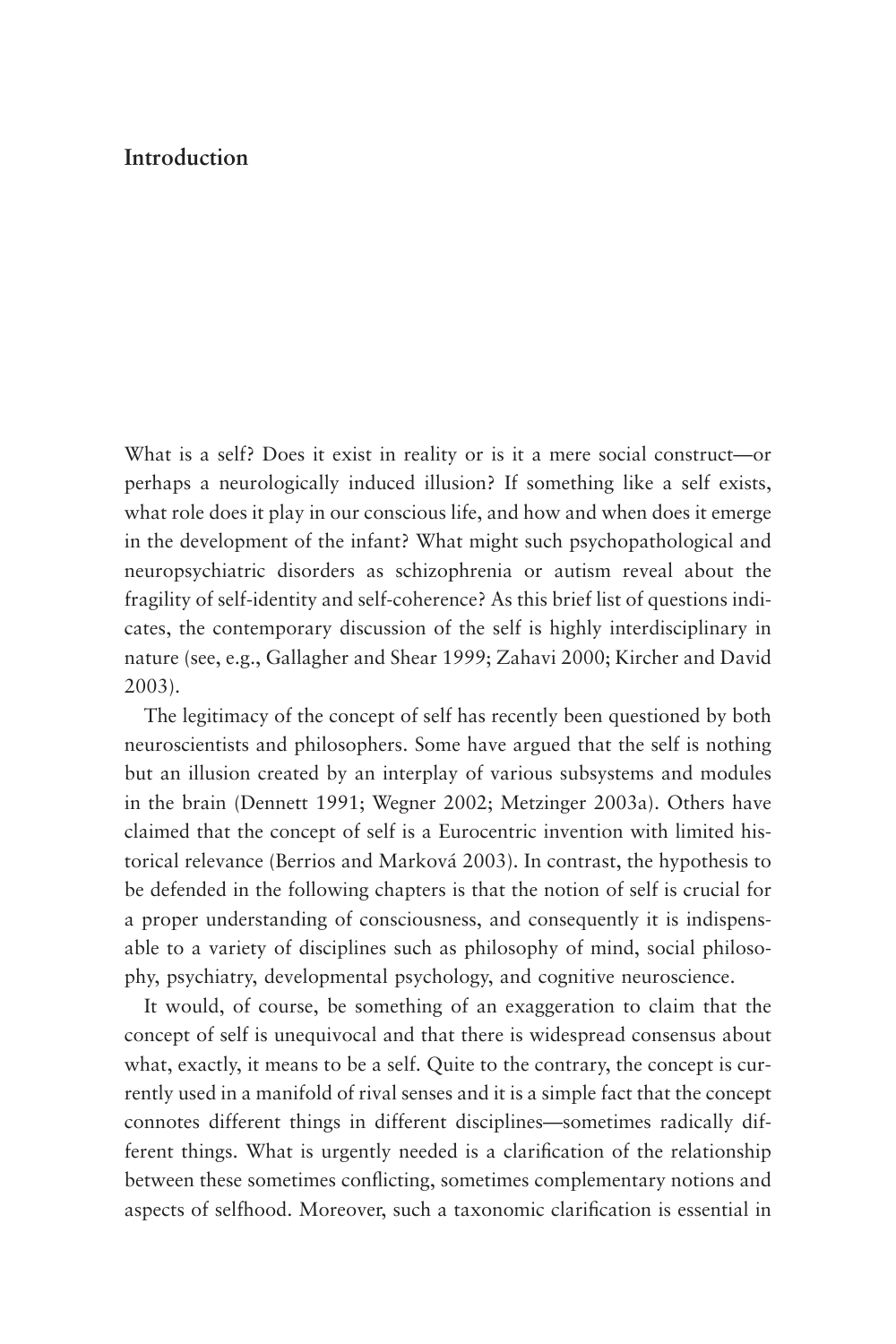order to evaluate the merits of the "no-self" doctrine, that is, the claim that the self is nothing but a fiction.

Such an investigation may also help clarify the perennial question concerning the relation between self and other. To what extent does selfhood involve interpersonal relations? Is the self necessarily embodied and embedded in a physical, social, and historical environment? Some have argued that the constitution of the self is a social process, that we are selves not by individual right, but in virtue of our relation to others and that we achieve selfawareness by adopting the perspective of the other toward ourselves. Who one is depends on the values, ideals, and goals one has: it is a question of what has significance and meaning, and this, of course, is conditioned by the linguistic community to which one belongs. Thus, it has been said that one cannot be a self on one's own, but only together with others. Others have denied that selfhood and self-experience emerge in the course of a (long) developmental process. While recognizing that the maturation of the self is a complex social process, they have also insisted that the sense of self is an integral and fundamental part of conscious life, which the infant is already in possession of from birth onward.

In order to shed light on these issues, I intend to investigate the relation between experience, self-awareness, and selfhood. What is the relation between (phenomenal) consciousness and the self? Are experiences always experiences for someone? Is it a conceptual and experiential truth that any episode of experiencing necessarily involves a *subject of experience*? Must we evoke a subject of experience in order to account for the unity and continuity of experience, or are experiences rather anonymous mental events that simply occur without being states or properties of anybody? What is the relation between self-awareness and the self? When we speak of selfawareness, do we then necessarily also speak of a self? Is there always a self involved in self-awareness, or is it possible to speak of self-awareness without assuming the existence of anybody being self-aware? Is *self*-awareness always to be understood as awareness of *a self*, or can it rather be understood simply as the awareness that a specific experience has of *itself*? Finally, what is the relation between consciousness and self-awareness? Is self-awareness the exception rather than the rule, insofar as consciousness is concerned? Is it something that occurs only occasionally in the life of the mind, or is it rather the case that conscious mental states differ from nonconscious mental states precisely by involving self-awareness, that is, is self-awareness a defining feature of all conscious states?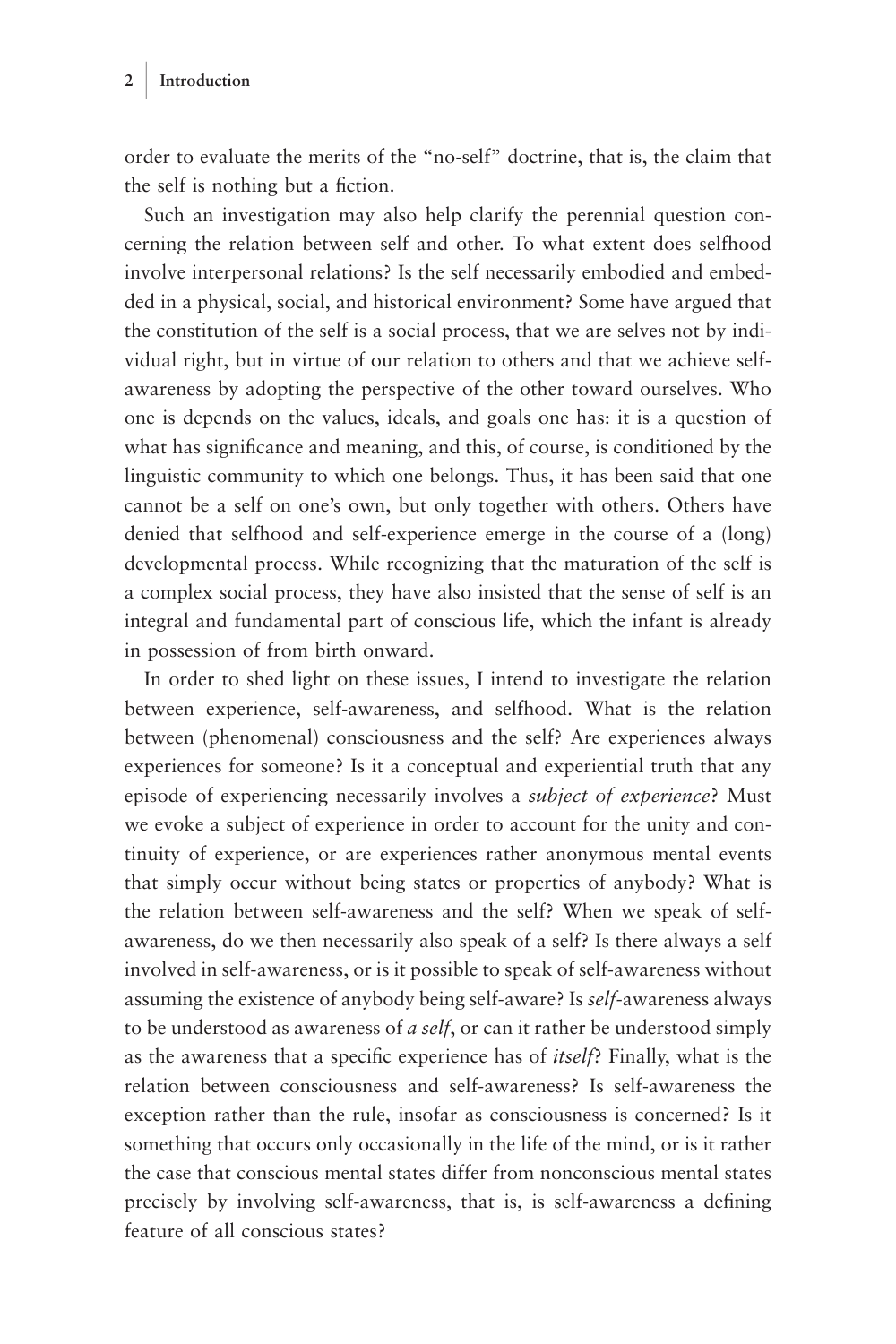My claim is that none of the three notions can be properly understood in isolation. If we wish to understand what it means to be a *self*, we will have to examine the structure of *experience* and *self*-*awareness*, and vice versa. To put it differently, the claim I wish to make is that the investigations of self, self-awareness, and experience must be integrated if they are to be successful.

This approach is not without precedent. Many phenomenologists have engaged the question of self by focusing on its experiential givenness and by taking the first-person perspective seriously. They have typically taken an investigation of self-awareness to be crucial for an understanding of what it means to be a self; that is, they have typically argued that no account of self that failed to explain the experiential accessibility of the self to itself could be successful.

But why should one take the first-person perspective seriously, and why should one pay any attention to what phenomenology might have to say on the issue of selfhood and subjectivity? Is it not—as has recently been claimed—a discredited research program that has been intellectually bankrupt for at least fifty years?<sup>1</sup> Although this might have been a prevalent view in mainstream cognitive science and analytical philosophy of mind, the current situation is slightly more blurred. It is true that many scientists have, until recently, considered the study of phenomenal consciousness to be inherently unreliable owing to its subjective nature and thus unsuitable for scientific research. As Damasio writes, "studying consciousness was simply not the thing to do before you made tenure, and even after you did it was looked upon with suspicion" (Damasio 1999, 7). Some even went so far as to deny the existence of phenomenal consciousness (e.g. Rey 1991, 692). Within the last decade or so, however, a profound change has taken place, one occasionally described in terms of an ongoing "consciousness boom." Many new journals devoted to the study of consciousness have been established, and currently many scientists regard questions pertaining to the nature of phenomenal consciousness, the structure of the first-person perspective, and the status of the self to be among the few remaining major unsolved problems of modern science.

After a (too) long period of behaviorism and functionalism, it has consequently become rather obvious that the problem of subjectivity will not simply go away. A satisfying account of consciousness cannot make do with a mere functional analysis of intentional behavior, but must necessarily take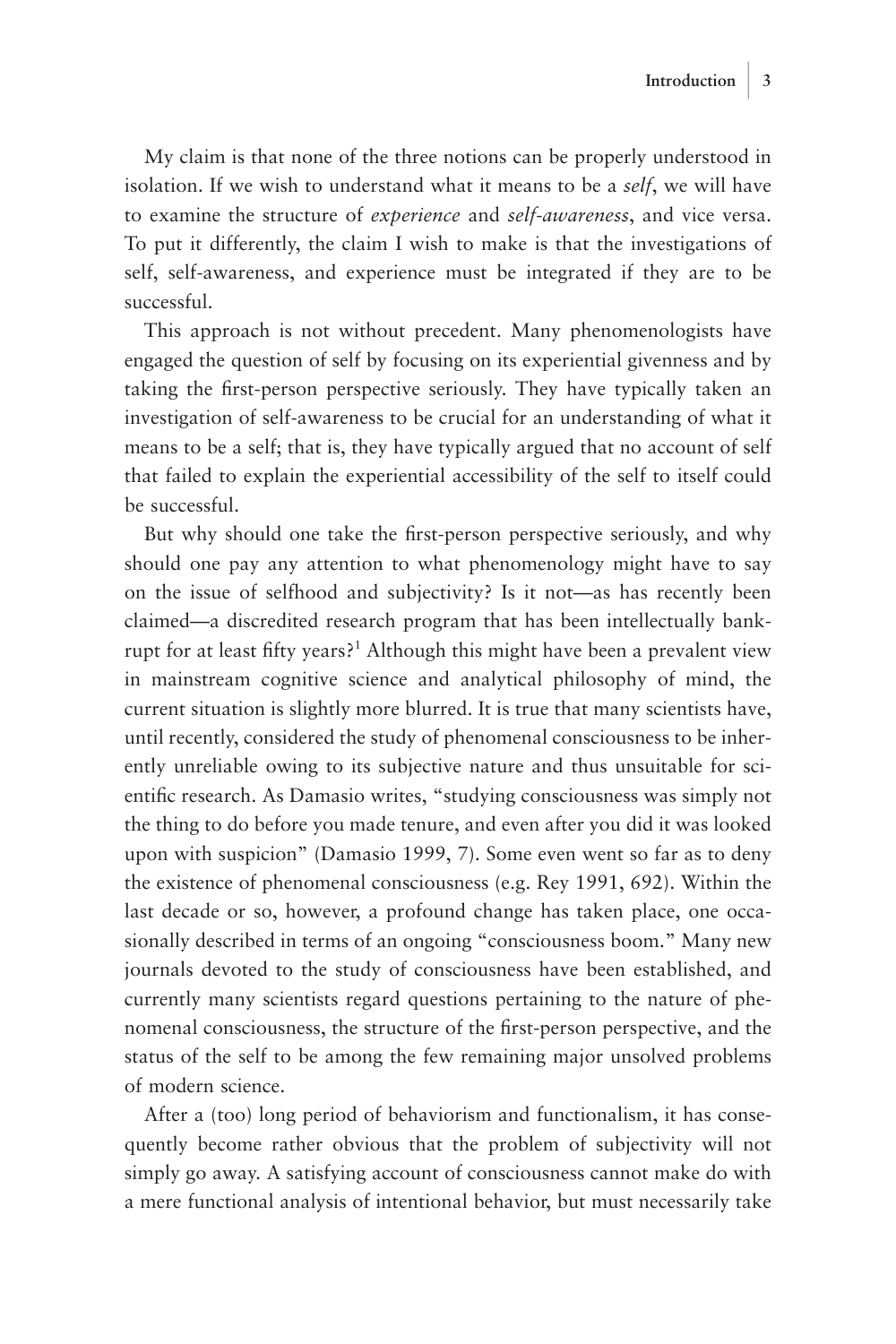the first-personal or subjective dimension of consciousness seriously. Much consciousness research is still aimed at locating and identifying particular neural correlates of consciousness. Yet there is also a growing realization that we will not get very far in giving an account of the relationship between consciousness and the brain unless we have a clear conception of what it is that we are trying to relate. To put it another way, any assessment of the possibility of reducing consciousness to neuronal structures and any appraisal of whether a *naturalization* of consciousness is possible will require a detailed analysis and description of the experiential aspects of consciousness. As Nagel once pointed out, a necessary requirement for any coherent reductionism is that the entity to be reduced is properly understood (Nagel 1974, 437).

Given the recent interest in the subjective or phenomenal dimension of consciousness, it is no wonder that many analytical philosophers have started to emphasize the importance of *phenomenology*. An example is Owen Flanagan, who in his 1992 book *Consciousness Reconsidered* argues for what he calls the *natural method*. If we wish to undertake a serious investigation of consciousness we cannot make do with neuroscientific or psychological (i.e., functional) analyses alone; we also need to give phenomenology its due (Flanagan 1992, 11). Thus, when studying consciousness rather than, say, deep-sea ecology, we must take phenomenological considerations into account since an important and nonnegligible feature of consciousness is the way in which it is experienced by the subject. Similar claims can be found in the recent work of Searle, Block, McGinn, Chalmers, Strawson, and Baars, among many others.

At first glance, this might indeed seem to indicate that there has been a change of attitude, that the customary hostility is a thing of the past, and that analytical philosophers and cognitive scientists are currently appreciative of the philosophical resources found in phenomenology. Things are not that simple, however. Although a small number of prominent figures in consciousness research have recently started to take philosophical phenomenology seriously, the vast majority of (Anglophone) philosophers and cognitive scientists are not using the term in its technical sense when they talk of phenomenology, but are still simply referring to a first-person description of what the "what it is like" of experience is really like. In fact, there has been a widespread tendency to identify phenomenology with some kind of introspectionism. Phenomenology is not, however, just another name for a kind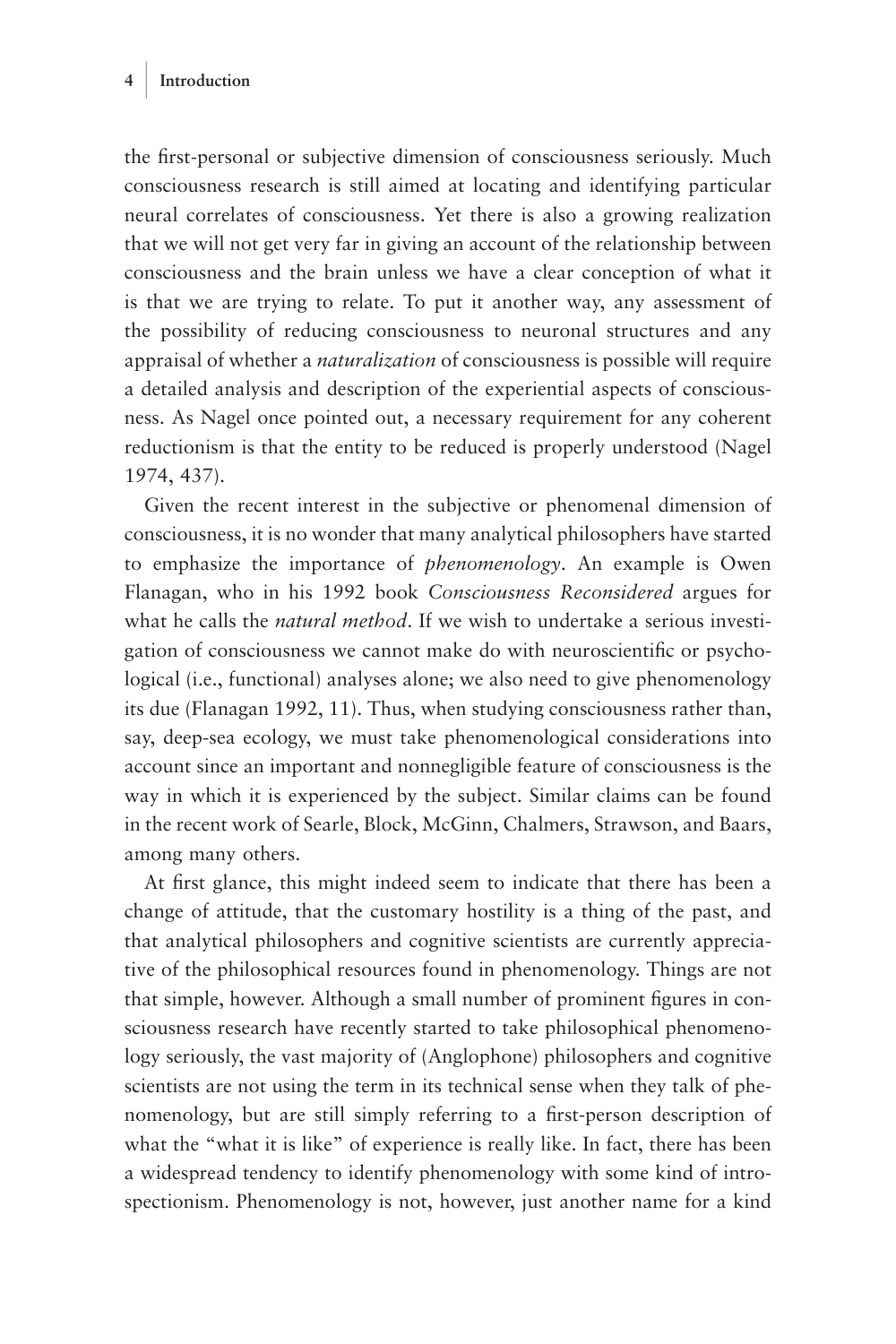of psychological self-observation; rather it is the name of a philosophical approach specifically interested in consciousness and experience inaugurated by Husserl and further developed and transformed by, among many others, Scheler, Heidegger, Gurwitsch, Sartre, Merleau-Ponty, Lévinas, Henry, and Ricoeur.

Philosophical phenomenology can offer much more to contemporary consciousness research than a simple compilation of introspective evidence.<sup>2</sup> Not only does it address issues and provide analyses that are crucial for an understanding of the true complexity of consciousness and which are nevertheless frequently absent from the current debate, but it can also offer a conceptual framework for understanding subjectivity that might be of considerably more value than some of the models currently in vogue in cognitive science. By ignoring the tradition and the resources therein, contemporary consciousness research risks missing out on important insights that, in the best of circumstances, will end up being rediscovered decades or centuries later (see, e.g., Zahavi 2002a, 2004a).

To put it bluntly, given some of the recent developments in cognitive science and analytical philosophy of mind along with the upsurge of theoretical and empirical interest in the subjective or phenomenal dimension of consciousness, it is simply counterproductive to continue to ignore the analyses of consciousness that phenomenology can provide. The fact that subjectivity has always been of central concern for phenomenologists, and that they have devoted so much time to a scrutiny of the first-person perspective, the structures of experience, time-consciousness, body-awareness, selfawareness, intentionality, and so forth, makes them obvious interlocutors.

The present book is an attempt to redeem some of these promissory notes. It will explore and present a number of phenomenological analyses pertaining to the nature of consciousness, self, and self-experience, but with an eye to contemporary discussions in consciousness research. This approach is motivated not only by the belief that consciousness research can profit from insights to be found in phenomenology; but also by the firm conviction that phenomenology needs to engage in a more critical dialogue with other philosophical and empirical positions than is currently the case. It is precisely by confronting, discussing, and criticizing alternative approaches that phenomenology can demonstrate its vitality and contemporary relevance. Of course this is not to deny that phenomenology has its own quite legitimate agenda; but the very attempt to engage in such a dialogue with analytical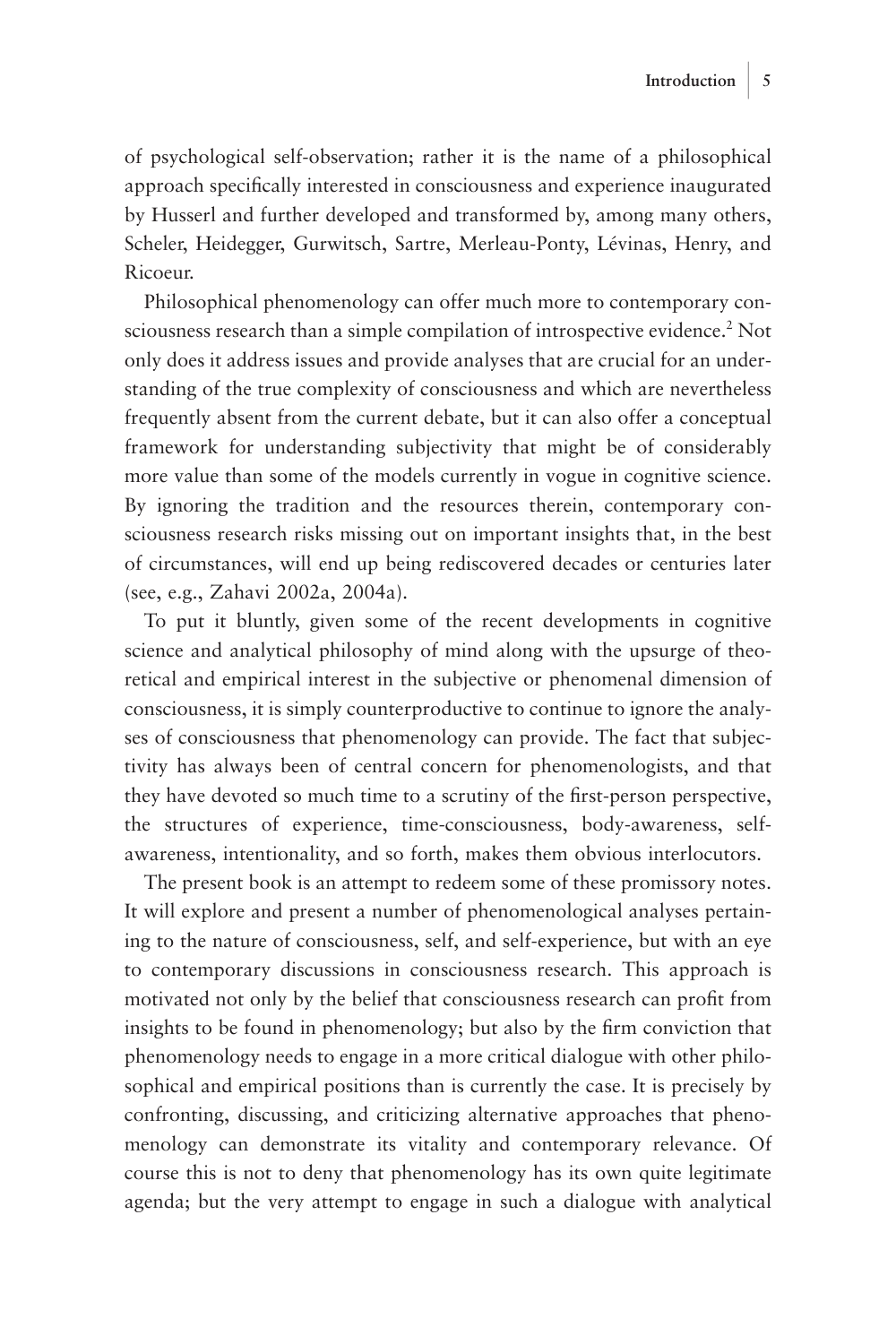philosophy of mind, developmental psychology, or psychopathology might force phenomenology to become more problem oriented and thereby counteract what is currently one of its greatest weaknesses: its preoccupation with exegesis.<sup>3</sup>

## **Chapter 1**

The first chapter will provide a preliminary outline of a phenomenological account of the relation between consciousness and self-awareness. The main focus will be on Sartre's concept of pre-reflective self-awareness and on his claim that the experiential dimension is as such characterized by a primitive or minimal type of self-awareness. Sartre's view will first be contrasted with a number of competing definitions of self-awareness found in developmental psychology, social philosophy, and philosophy of language. It will then be compared in detail to a prevalent version of the higher-order theory of consciousness, according to which the difference between a conscious and a nonconscious mental state rests on the presence or absence of a relevant meta-mental state. Despite a superficial similarity, it will be shown that Sartre's theory differs from the higher-order theory by its firm commitment to a one-level account of consciousness. The chapter will conclude by discussing whether higher-order theories can adequately account for the firstperson perspective, or whether their attempt to do so gives rise to an infinite regress.

After setting the scene in the introductory chapter, the phenomenological analyses of the relation between self, consciousness, and self-consciousness will be discussed in more detail in the next three chapters. The focus, in particular, will be on Husserl's initial analysis of consciousness in *Logische Untersuchungen* (chapter 2), on his later analysis of time-consciousness (chapter 3), and on Heidegger's discussion of whether reflection can provide us with reliable access to the experiential dimension (chapter 4).

### **Chapter 2**

The second chapter will take up two issues that are discussed in the beginning of Husserl's Fifth Logical Investigation (1901), and which will be crucial to the argument in the chapters to follow. The first issue concerns whether consciousness contains an ego, or in other words, whether every episode of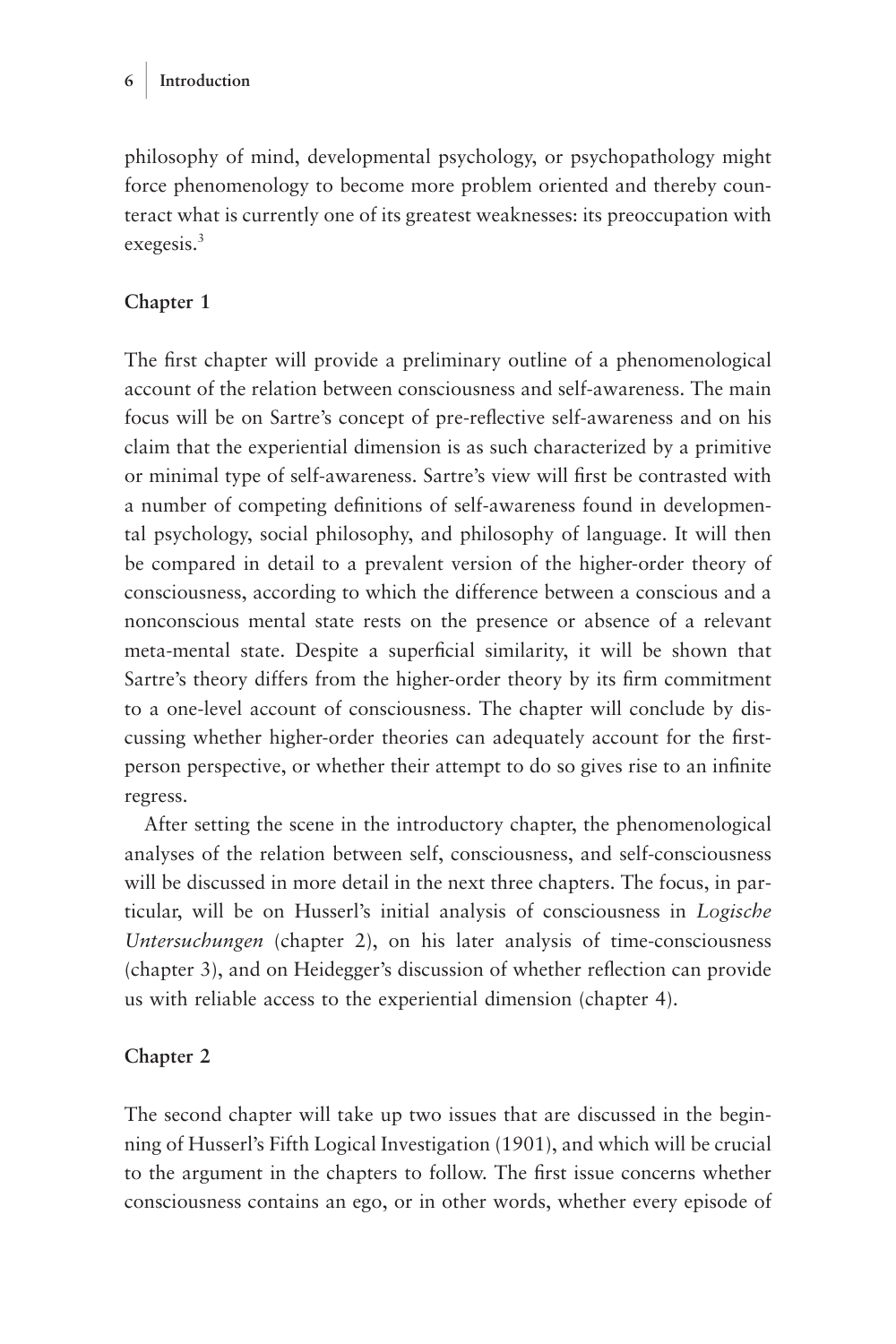experiencing necessarily involves a *subject of experience*. The second asks how we aware of our own occurrent experiences; how are they given to us? Husserl's answer to the first question constitutes a defense of a nonegological theory of consciousness that in many ways anticipates Sartre's arguments in *La transcendance de l'ego.* His reply to the second question takes the form of a critical response to Brentano's position in *Psychologie vom empirischen Standpunkt.* I will analyze Sartre's and Brentano's positions and show that Husserl, contrary to what has been the prevalent interpretation, advocated a concept of pre-reflective self-awareness already in *Logische Untersuchungen*.

### **Chapter 3**

Husserl's discussion of self, consciousness, and self-awareness in *Logische Untersuchungen* was not the culmination, however, but only the beginning of his lifelong struggle with these issues. The third chapter will investigate the considerably more complex and sophisticated account that can be found in Husserl's later writings on inner time-consciousness (1905–1910, 1917–1918). It is in these lectures and research manuscripts that Husserl attempted to analyze the inner structure of pre-reflective self-awareness in terms of the temporal schema *protention–primal presentation–retention*. One of the questions to be discussed is whether our experiences are given as objects in inner time-consciousness prior to reflection, or whether prereflective self-awareness is by nature nonobjectifying.

### **Chapter 4**

Phenomenology is generally assumed to employ a reflective methodology. But does reflection provide us with a reliable and trustworthy access to subjectivity, or does it rather objectify and distort that which it makes appear? Natorp discussed this question in his *Allgemeine Psychologie* (1912), and the conclusion he reached was highly anti-phenomenological. In the fourth chapter, I give a presentation of Natorp's neo-Kantian criticism followed by a discussion of Heidegger's subsequent response to it. This response can be found in Heidegger's early Freiburg lectures (1919–1922), and apart from addressing the concerns of Natorp, it provides a clear exposé of Heidegger's early views on self and experience. One of the implications of the analysis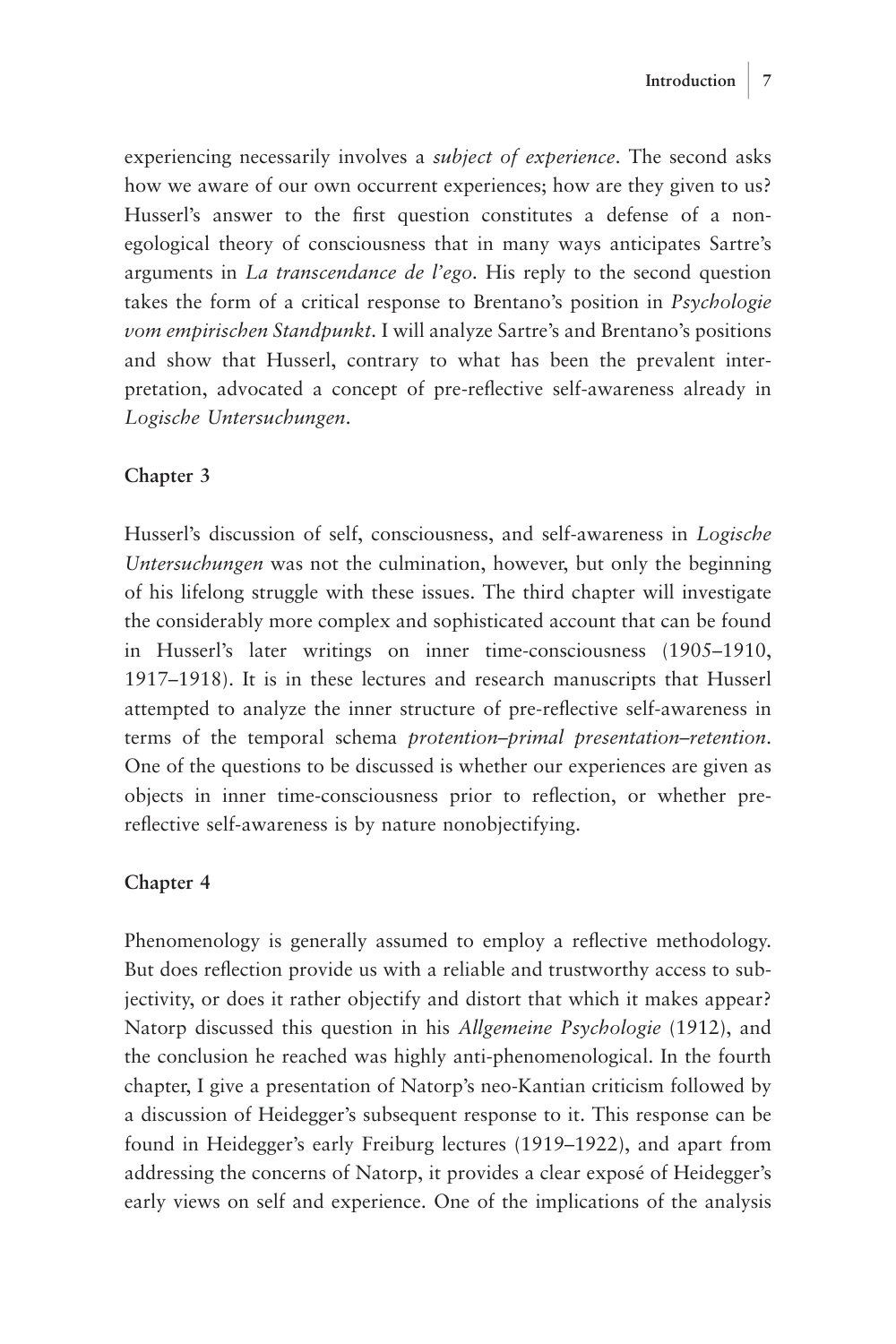is that "reflection" is a polysemical term and that it is necessary to distinguish between different types of reflection. This is a view shared by Sartre, Husserl, and Merleau-Ponty. Although all of the latter rejected the view that reflection necessarily distorts lived experience (they occasionally compare reflection to attention), they nevertheless insisted that reflection does occasion a kind of self-alteration. Indeed, some forms of reflection might even be characterized as a kind of self-alienation. They involve the adoption of the perspective of the other on oneself. The chapter concludes by discussing the tenability of the customary distinction between two types of phenomenology, a reflective and a hermeneutical.

## **Chapter 5**

After the detailed analyses in chapters 2–4, the central fifth chapter of the book will contain an extensive discussion of subjectivity and selfhood. The chapter will begin by discussing some classical and contemporary arguments in favor of a non-egological theory of consciousness and will then turn to a detailed analysis of two different notions of self: (1) the self as a narrative construction and (2) the self as an experiential dimension. The narrative approach, advocated by Ricoeur, MacIntyre, and Dennett, among others, conceives of the self as the product of a narratively structured life, thereby stressing the socially and linguistically constructed character of the self; the experiential approach, primarily defended by Husserl and Henry, insists that an investigation of the self must necessarily involve the first-person perspective and ultimately conceives of the self as the *invariant* dimension of first-personal givenness within the multitude of changing experiences. After considering some of the limitations of the narrative approach, in particular the concern that by declaring the self a construction, it might be committed to a version of the no-self doctrine and, after analyzing the structure of firstpersonal givenness and phenomenal consciousness in detail, thereby adding new facets to the previous discussion in chapter 1, I will argue that the two notions of self are complementary. At the same time, I argue that the experiential notion of a core or minimal self is both more fundamental than and a presupposition of the narrative self. The chapter concludes by discussing some of the empirical implications of this conclusion, in particular its relevance for our understanding of the disorders of self encountered in neurological and psychiatric afflictions.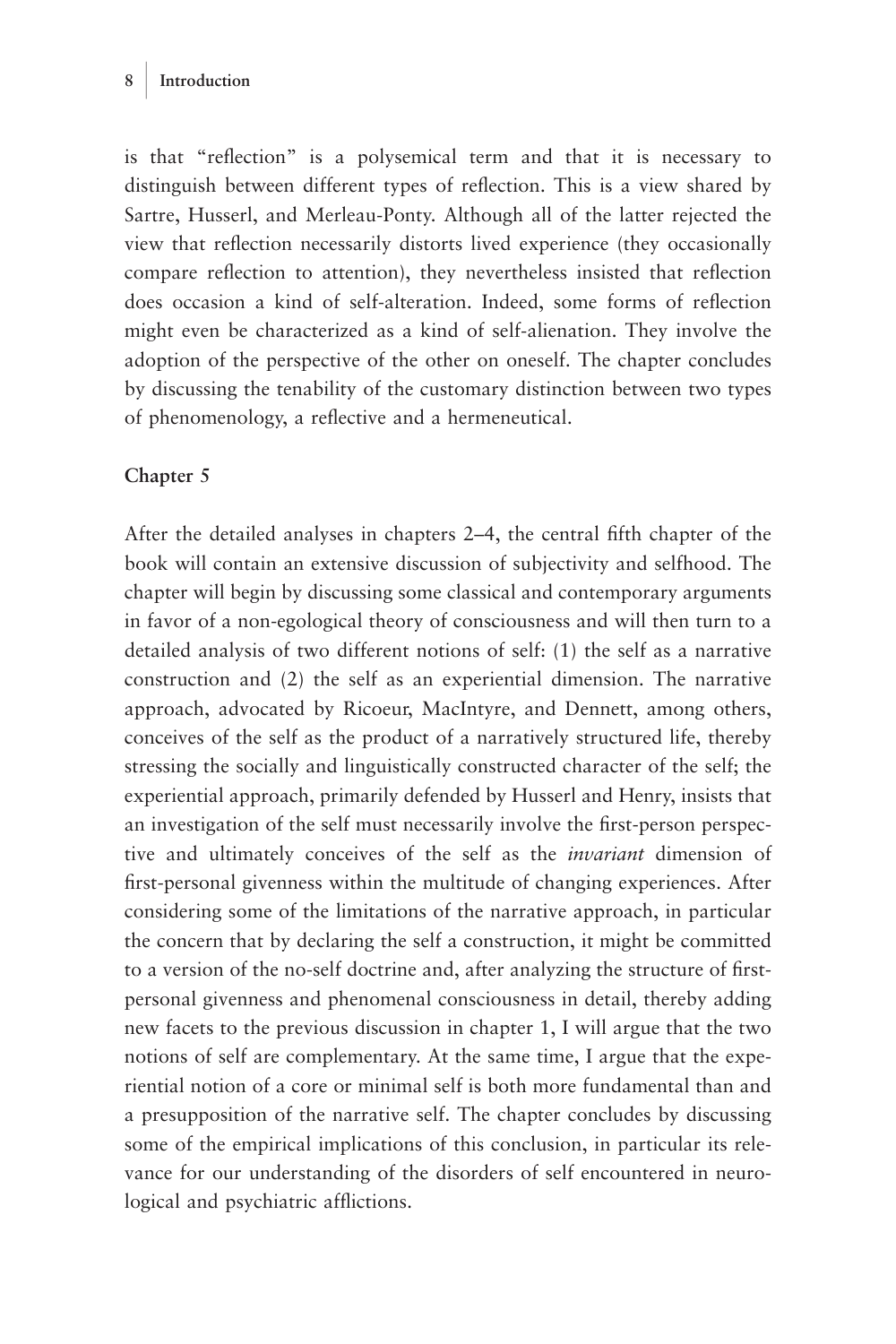The references in chapter 4 and 5 to intersubjectively mediated forms of self-awareness and self-understanding lead to a focused discussion of the relation between the experience of self and the experience of others in the final two chapters of the book.

#### **Chapter 6**

The sixth chapter will provide a systematic outline of the different phenomenological approaches to intersubjectivity (Scheler, Heidegger, Merleau-Ponty, Husserl, and Sartre), thereby allowing for a more nuanced perspective on the link between selfhood and otherness. The point of departure will be Scheler's criticism of the argument from analogy. It will quickly become clear that a proper understanding of our experience of others must entail a proper understanding of the relation between experience and expressive behavior. Our understanding of how we come to experience others as minded bodies must include a correct appreciation of how we come to experience ourselves as embodied minds. This observation, however, which will be crucial to the discussion of the theory of mind in chapter 7, is, only the beginning. Much more is at stake in the phenomenological analyses than simply a "solution" to the "traditional" problem of other minds. Intersubjectivity does not merely concern concrete face-to-face encounters between individuals. It is also something that is at play in perception, in the use of tools, in the expression of various emotions, and in different types of self-experience and selfapprehension. Ultimately, the phenomenologists will argue that a treatment of intersubjectivity requires a simultaneous analysis of the relationship between subjectivity and world. It is not satisfactory to simply insert intersubjectivity somewhere within an already established metaphysical framework; rather, the three dimensions "self," "others," and "world" reciprocally illuminate one another and can be fully understood only in their interconnection.

#### **Chapter 7**

The concluding seventh chapter will address the problem of selfhood and self-awareness by discussing the validity of the theory-theory of mind, that is, the validity of the claim that the experience of minded beings (be it oneself or others) requires a theory of mind. This claim has found wide resonance